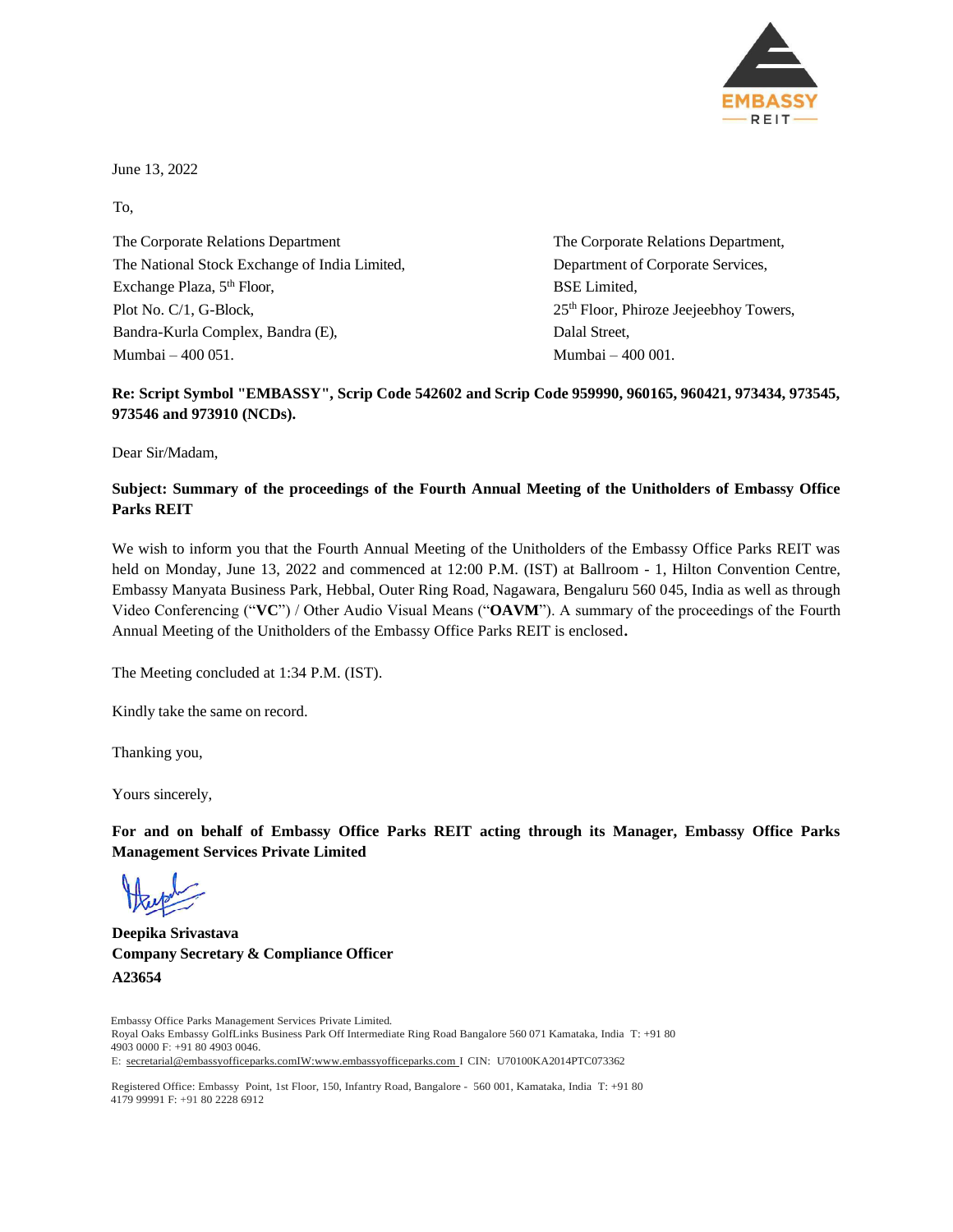

# **SUMMARY OF PROCEEDINGS OF THE FOURTH ANNUAL MEETING OF EMBASSY OFFICE PARKS REIT:**

The Fourth Annual Meeting ("**AM**"/ "**Meeting**") of the Unitholders of Embassy Office Parks REIT ("**Embassy REIT**") was held on Monday, June 13, 2022 at Ballroom - 1, Hilton Convention Centre, Embassy Manyata Business Park, Hebbal, Outer Ring Road, Nagawara, Bengaluru 560 045, India ("**AM Venue**") as well as through Video Conferencing ("**VC**") / Other Audio Visual Means ("**OAVM**"). The Meeting commenced at 12:00 P.M. and concluded at 1:34 P.M. The AM was held in compliance with the circular number SEBI/HO/DDHS/DDHS/CIR/P/2020/102 dated June 22, 2020 read with SEBI/HO/DDHS/DDHS\_Div2/P/CIR/2022/079 dated June 03, 2022 issued by the Securities and Exchange Board of India ("**SEBI**").

### **Directors of Embassy Office Parks Management Services Private Limited ("the Manager"), the Manager to Embassy REIT, in attendance**:

| Sl. No. | <b>Attendee</b>              | <b>Particulars</b>                                                                                                                            | <b>Mode of Attendance</b>                               |
|---------|------------------------------|-----------------------------------------------------------------------------------------------------------------------------------------------|---------------------------------------------------------|
| 1.      | Mr. Jitendra Virwani         | Chairman, Non-Executive<br>Director                                                                                                           | Physical                                                |
| 2.      | Mr. Robert Christopher Heady | Non-Executive Director                                                                                                                        | VC/OAVM from Hong Kong                                  |
| 3.      | Mr. Aditya Virwani           | Non-Executive Director                                                                                                                        | Physical                                                |
| 4.      | Dr. Punita Kumar Sinha       | Independent Director and<br>Chairperson - Stakeholders<br><b>Relationship Committee</b>                                                       | VC/OAVM from Boston, United<br><b>States of America</b> |
| 5.      | Mr. Anuj Puri                | Independent Director and<br>Chairperson - Investment<br>Committee                                                                             | Physical                                                |
| 6.      | Mr. Vivek Mehra              | Independent Director and<br>Chairperson - Audit Committee                                                                                     | VC/OAVM from Milan, Italy                               |
| 7.      | Dr. Ranjan Pai               | Independent Director and<br>Chairperson – Nomination and<br>Remuneration Committee and<br>Corporate Social<br><b>Responsibility Committee</b> | VC/OAVM from Bengaluru,<br>Karnataka                    |

Embassy Office Parks Management Services Private Limited.

Royal Oaks Embassy GolfLinks Business Park Off Intermediate Ring Road Bangalore 560 071 Kamataka, India T: +91 80 4903 0000 F: +91 80 4903 0046.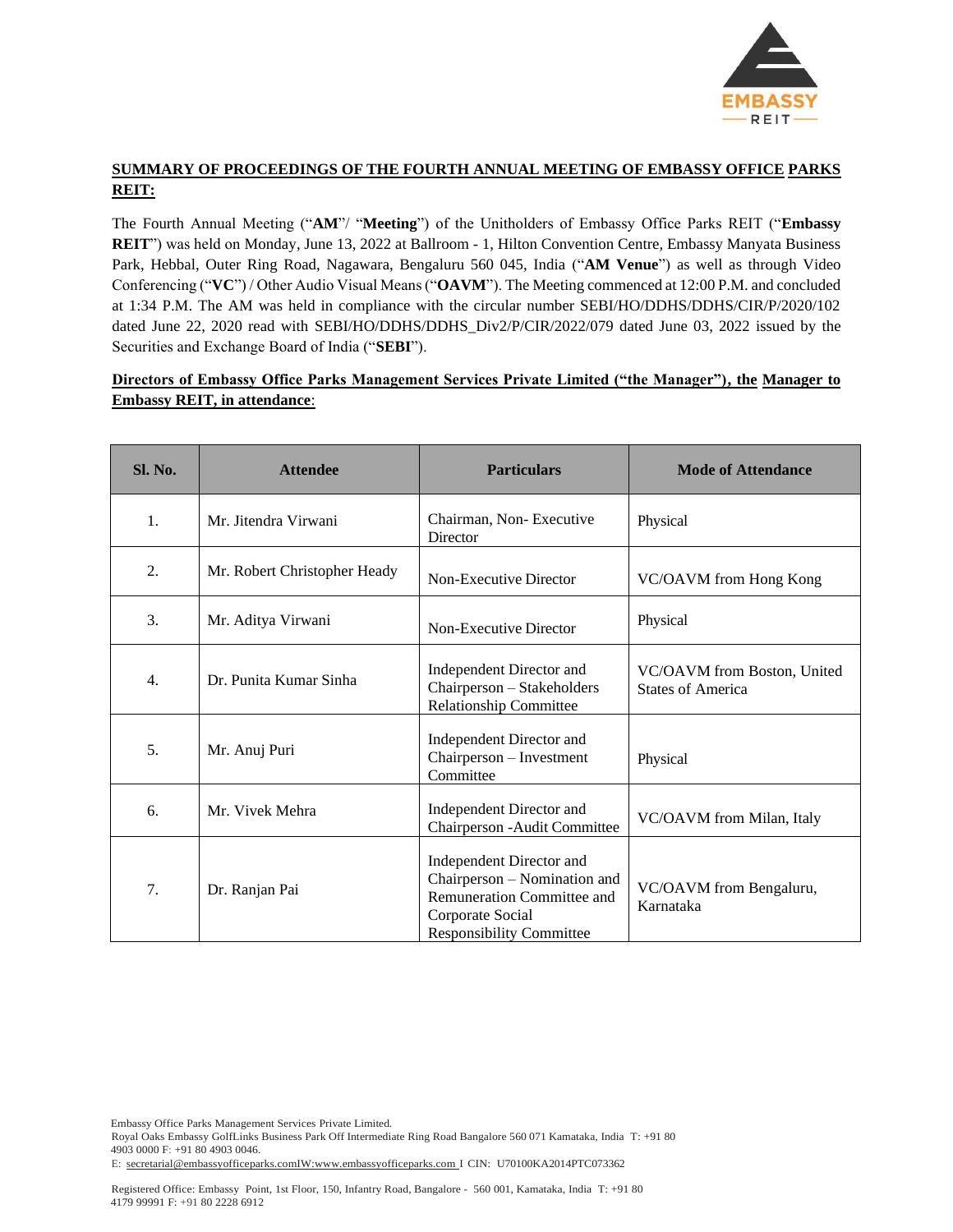

| <b>Sl. No.</b> | <b>Attendee</b>        | <b>Particulars</b>                          | <b>Mode of Attendance</b> |
|----------------|------------------------|---------------------------------------------|---------------------------|
| 1.             | Mr. Michael D. Holland | <b>Chief Executive Officer</b>              | Physical                  |
| 2.             | Mr. Abhishek Agrawal   | <b>Chief Financial Officer</b><br>(Interim) | Physical                  |
| 3.             | Ms. Deepika Srivastava | Company Secretary &<br>Compliance Officer   | Physical                  |

#### **Key Managerial Personnel of the Manager to Embassy REIT in attendance:**

## **Senior Management of the Manager to Embassy REIT in attendance**:

| <b>Sl. No.</b> | <b>Attendee</b>           | <b>Particulars</b>                                             | <b>Mode of Attendance</b> |
|----------------|---------------------------|----------------------------------------------------------------|---------------------------|
| 1.             | Mr. Vikaash Khdloya       | Deputy Chief Executive<br>Officer & Chief Operating<br>Officer | Physical                  |
| 2.             | Mr. Abhishek Agarwal      | <b>Head - Investor Relations</b>                               | Physical                  |
| 3.             | Mr. Ritwik Bhattacharjee  | <b>Chief Investment Officer</b>                                | Physical                  |
| 4.             | Mr. Donnie Dominic George | General Counsel                                                | Physical                  |

### **Auditor(s), Trustee(s) and Scrutinizer to Embassy REIT:**

| Sl. No. | <b>Attendee</b>  | <b>Particulars</b>                                    | <b>Mode of Attendance</b> |
|---------|------------------|-------------------------------------------------------|---------------------------|
|         | Mr. Adarsh Ranka | Partner, S.R. Batliboi &<br>Associates LLP, Statutory | Physical                  |

Embassy Office Parks Management Services Private Limited.

Royal Oaks Embassy GolfLinks Business Park Off Intermediate Ring Road Bangalore 560 071 Kamataka, India T: +91 80 4903 0000 F: +91 80 4903 0046.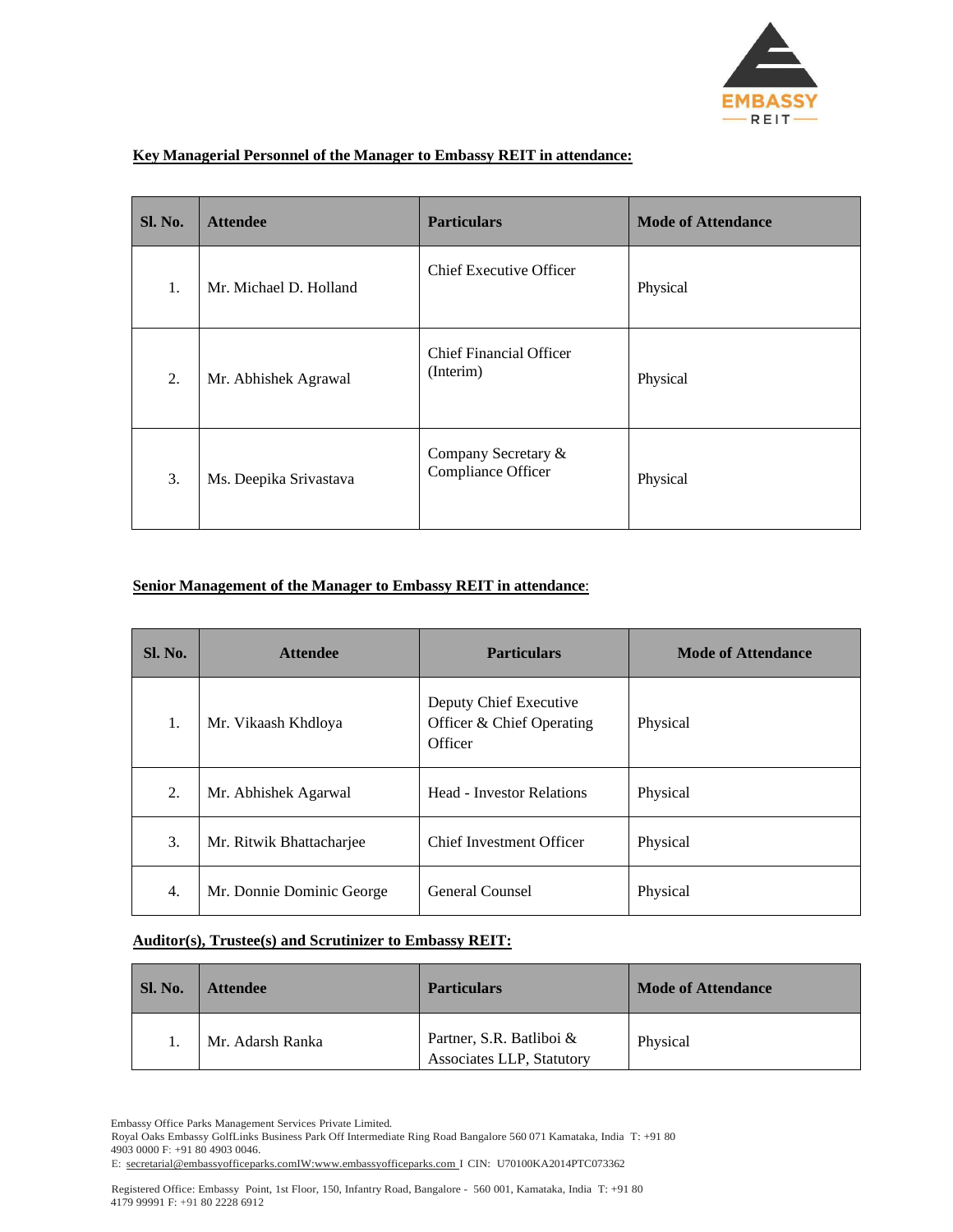

|    |                                                | Auditors                                                                             |                                     |
|----|------------------------------------------------|--------------------------------------------------------------------------------------|-------------------------------------|
| 2. | Mr. Nikunj Shah                                | Director, S.R. Batliboi $\&$<br>Associates LLP, Statutory<br><b>Auditors</b>         | Physical                            |
| 3. | Ms. Madhuri Dadarkar and Ms.<br>Shreya Singhal | Representatives of Axis<br>Trustee Services Limited -<br><b>Embassy REIT Trustee</b> | VC/OAVM from Mumbai,<br>Maharashtra |
| 4. | Mr. Sandeep Sharma                             | Representative of Axis<br>Trustee Services Limited -<br><b>Embassy REIT Trustee</b>  | Physical                            |
| 5. | Ms. Rupal Jhaveri                              | Proprietor, Practicing<br>Company Secretary -<br>Scrutinizer                         | Physical                            |

Mr. Tuhin Parikh, Non–Executive Director was unable to attend the Meeting due to unavoidable pre–commitments.

### **Members Present:**

A total of **48** Unitholders representing **41,67,90,866** REIT Units representing **43.97%** of Embassy REIT's total voting power attended the meeting in person and virtually or through authorized representatives. In respect of corporate entities, 232 resolution(s) / corporate authorization for representation by 232 corporate entities in respect of **54,89,23,548** (**Fifty-Four Crore Eighty-Nine Lakhs Twenty-three Thousand Five Hundred and Forty-Eight**) REIT Units representing **57.91 %** of Embassy REIT's total voting power were received by the Manager. A total of **07** proxies representing **5830** REIT Units representing **0.00061%** of Embassy REIT's total voting power attended the meeting.

The meeting commenced at 12:00 P.M. (IST) and concluded at 1:34 P.M. (IST) (including time allowed for e-voting at the AM).

Embassy REIT's Investor Relations Head, Abhishek Agarwal, welcomed the participants to the AM. As the AM was being conducted physically as well as through VC/OAVM, he briefed the Unitholders on the modalities relating to conducting the AM through VC/OAVM including in respect of casting an e-vote. Mr. Agarwal then introduced the Directors, Key Managerial Personnel, Senior Management of the Manager and other personnel present at the AM physically as well as through VC/ OAVM to the Unitholders. He also informed the Unitholders that those attending virtually could express their views and raise queries through the 'Chat Box' feature available on the screens. Unitholders attending the Meeting physically were given an option to register their queries at the AM venue prior to the commencement of the AM.

Mr. Jitendra Virwani chaired the AM. The Chairman informed the Unitholders that the AM is also being held through VC/ OAVM in accordance with the relevant circulars issued by SEBI. He further informed the Unitholders that all

Embassy Office Parks Management Services Private Limited.

Royal Oaks Embassy GolfLinks Business Park Off Intermediate Ring Road Bangalore 560 071 Kamataka, India T: +91 80 4903 0000 F: +91 80 4903 0046.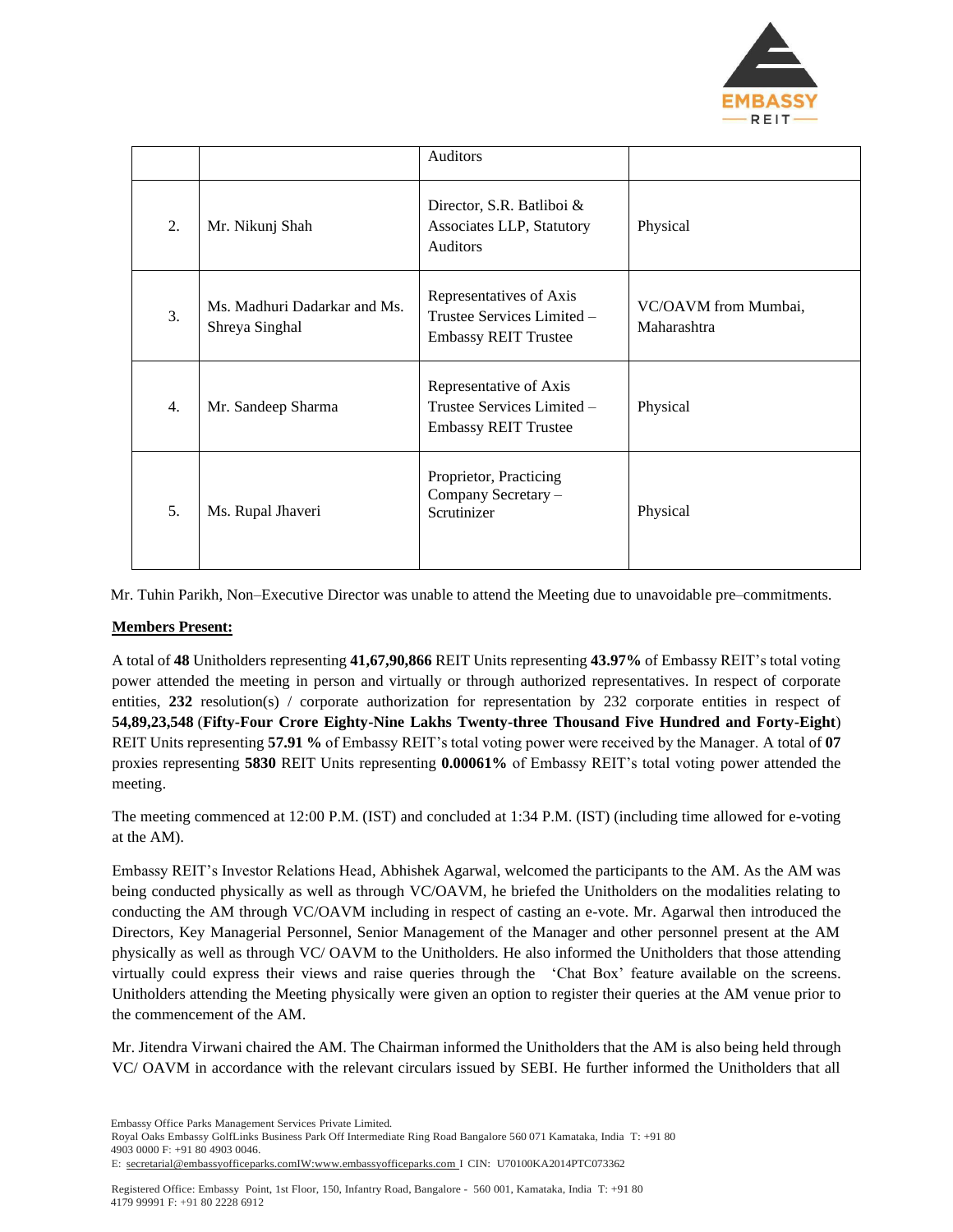

reasonable efforts have been made by the Manager of Embassy REIT to facilitate participation and voting by Unitholders on the items being considered in the AM. He then requested the Board of Directors to introduce themselves. After the Directors introduced themselves, the requisite quorum being present, the Chairman called the Meeting to order.

The Chairman welcomed all Unitholders, Auditors and other Invitees joining physically as well as through VC/OAVM and delivered his speech which included a summary of REIT's performance in the previous year and the outlook of the commercial real estate industry in India and Embassy REIT. The Chairman's speech was followed by a presentation by Mr. Michael D. Holland, Chief Executive Officer of Embassy Office Parks REIT. Mr. Holland presented the business highlights for the Financial Year 2022 and performance of Embassy REIT since listing and handed over the proceedings to Mr. Vikaash Khdloya, Deputy Chief Executive Officer and Chief Operating Officer of Embassy Office Parks REIT.

Mr. Khdloya addressed the macro-outlook for the Indian office leasing market and also presented the business strategy for Embassy REIT which is focused on four key pillars: Leasing, Development, Acquisitions and ESG.

Thereafter, Mr. Agarwal requested Unitholders who were physically present at the AM venue to ask their queries and then directed queries raised by Unitholders prior to the AM, through the Chat Box and at the AM venue, to the relevant personnel of the REIT to provide responses.

After the queries were responded to, Mr. Agarwal informed the Unitholders present at the Meeting that in case any further clarifications were required, the Unitholders may reach out to the Investors Relations cell of Embassy REIT. He then handed over the proceedings to Ms. Deepika Srivastava, Company Secretary and Compliance Officer of the Embassy Office Parks REIT.

Ms. Deepika Srivastava informed the Unitholders that the relevant documents referred to in the Notice to AM dated May 16, 2022 were made available to Unitholders upon their request. Ms. Deepika Srivastava also informed the Unitholders that Embassy REIT had provided Unitholders the facility to cast their votes on all resolutions proposed in the Notice through the electronic voting system (remote e-voting). Ms. Deepika Srivastava then mentioned that the remote e-voting period remained open from Thursday, June 09, 2022 (9:00 A.M. IST) till Sunday, June 12, 2022 (5:00 P.M. IST). Ms. Deepika Srivastava then stated that the Unitholders who were present at the AM and but had not cast their votes electronically (by remote e-voting) were provided an opportunity to cast their votes at the end of the AM by way of e-voting, which facility was made available for 15 minutes after the e-voting announcement was made at the AM.

Further, the Unitholders were apprised that Ms. Rupal Jhaveri, Practicing Company Secretary, has been appointed as the Scrutinizer to scrutinize the remote e-voting process and e-voting during the AM to ensure that they are carried out in a fair and transparent manner. The following items of business as set out in the Notice convening the AM were put to vote by Remote e-voting and e-voting during the AM:

| S. No | <b>Resolutions</b>                                                                                                                                                                                                                                                                                                       | <b>Type</b>     |
|-------|--------------------------------------------------------------------------------------------------------------------------------------------------------------------------------------------------------------------------------------------------------------------------------------------------------------------------|-----------------|
|       | <b>Ordinary Business</b>                                                                                                                                                                                                                                                                                                 |                 |
| 1.    | Consideration, approval and adoption the audited standalone financial statements and<br>audited consolidated financial statements of Embassy REIT as at and for the Financial<br>Year ended March 31, 2022 together with the report of the statutory auditors thereon,<br>and the report on performance of Embassy REIT. | Simple Majority |

Embassy Office Parks Management Services Private Limited.

Royal Oaks Embassy GolfLinks Business Park Off Intermediate Ring Road Bangalore 560 071 Kamataka, India T: +91 80 4903 0000 F: +91 80 4903 0046.

E: [secretarial@embassyofficeparks.comIW:www.embassyofficeparks.com](http://www.embassyofficeparks.com/) I CIN: U70100KA2014PTC073362